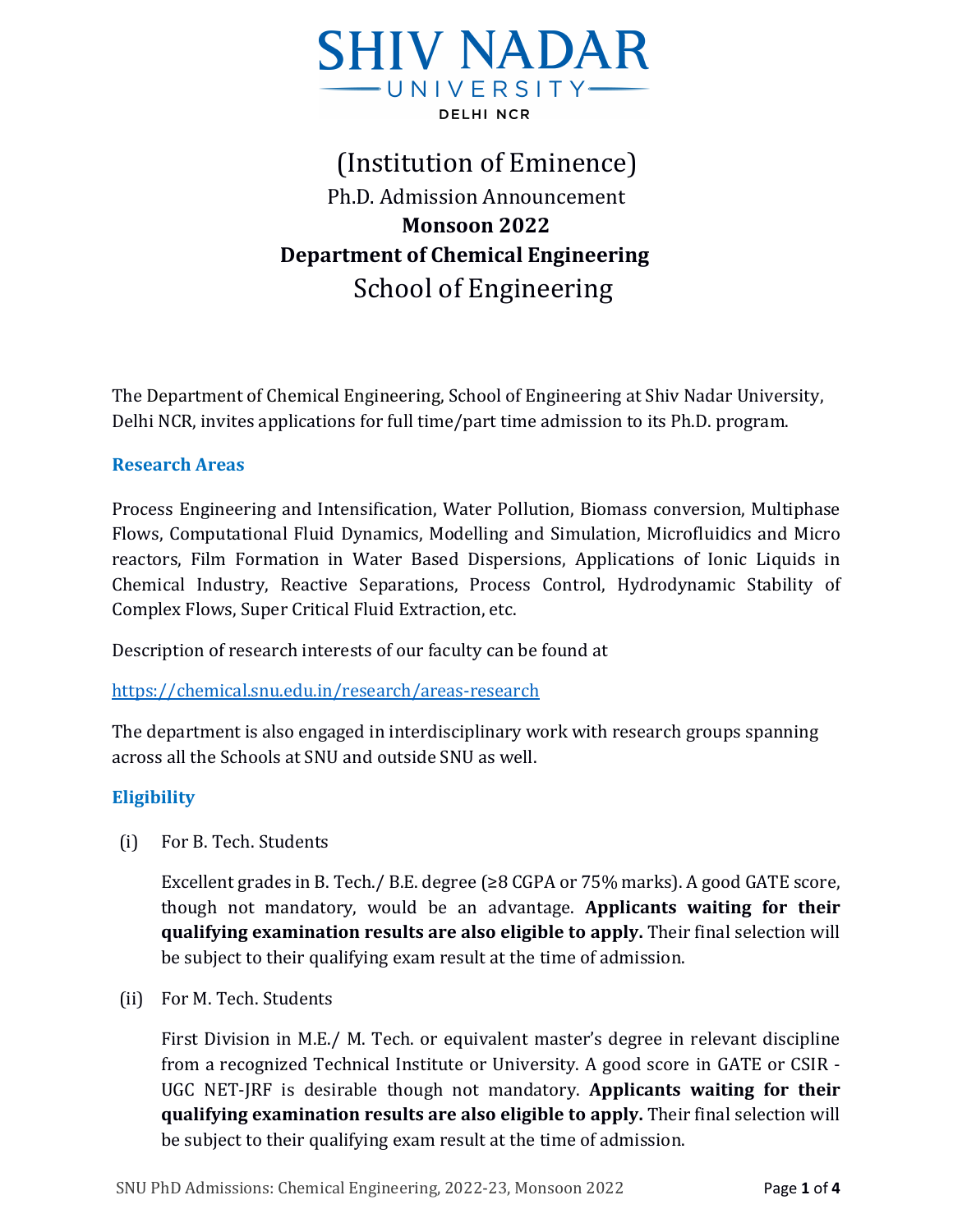#### **Selection Process**

Of all the applications received, the candidates will be shortlisted based on eligibility criteria mentioned above. Eligibility criteria mentioned above are minimum standards and applications not meeting the same and/ or incomplete applications will be summarily rejected. **Please note that not all candidates meeting the minimum eligibility criteria may be shortlisted**. The shortlisting will be done based on application material received (including the academic qualification, statement of purpose and reference letters). If University decides to have face-to-face process for selection, then the shortlisted candidates will be entitled for re-imbursement of 3AC train fare (to and fro) against actual ticket for appearing in the selection process. For Outstation candidates, one-day accommodation in SNU campus may be arranged at nominal cost. Transport may also be arranged from a few nearby metro stations. The selection process will include a written test and/ or an interview. If in-person selection process is not pursued by the University, then an in-depth Skype interview will be carried out.

**Fees and Financial Assistance:** Detailed information about the fee structure and the nature of assistantships are available on the [website.](https://snu.edu.in/sites/default/files/Phd_Fee_Structure_2022.pdf)

All full-time Ph.D. students admitted into the program shall receive **a doctoral award (teaching and research assistantship) consisting of tuition-fee waiver (as per department) and a monthly stipend of ₹40,000 for the first two years, and ₹45,000 for the next three years,** subject to benchmarked performance. The continuation of the award is subject to satisfactory performance in the program evaluated continuously and compliance with all University regulations. **Support will be available for deserving Ph.D. students to disseminate their work through conferences and publications. Please note that students with CSIR, UGC, INSPIRE, ICMR fellowships shall receive 100% tuition fee waiver.**

**Application Fees:** You will be required to pay a non-refundable application fees of Rs. 1,200 (One Thousand Two Hundred Only) by credit/debit card. Candidates may note that the University reserves the right to accept or reject any application based on its departmental screening criteria; hence not all application may be shortlisted for written examination. Therefore, no requests for refund of the application fee shall be entertained whether or not the candidates are called for written examination.

### **Application Instructions**

All interested applicant shall apply online by clicking "Apply Now" button. Please follow the instructions carefully.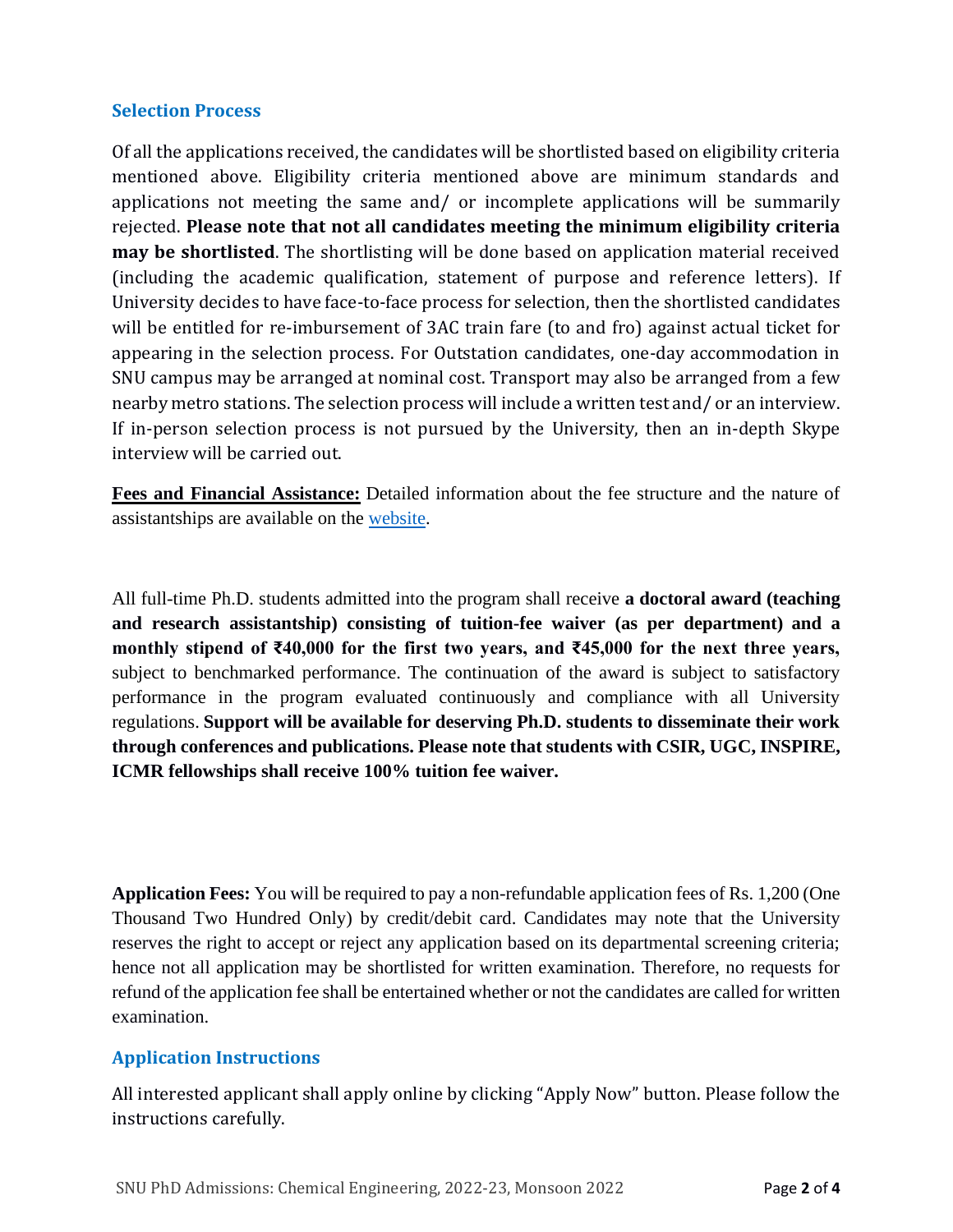- Fill all the mandatory fields
- **Online upload** of following documents is required
	- o Passport size recent color photograph
	- o Current CV
	- $\circ$  All mark sheets and degree certificates (10<sup>th</sup> Standard onwards)
	- o Standardized examination certificate- CSIR, UGC, GATE etc. (If applicable)
	- o After online submission, print the completed form and send by speed post at the University address given below. A **reference letter** in support of your application will also be required
- Following is the checklist of the documents to be sent by speed post/ courier (You may add additional documents if required)
	- o Completed form
	- o At least one reference letter in support of application.

## **Please note that the application is not deemed complete until we receive all the necessary prescribed documents and application fees**.

The address to which documents are to be sent is:

#### **Mr. Vishnu Mishra**

Sr. Administrative Assistant, Department of Chemical Engineering, School of Engineering, Room No. C-320H, Shiv Nadar University, Greater Noida District Gautam Buddha Nagar, UP 201314. Telephone No. (0120) 7170 100, Ext. 651 Mobile No. 9911965932 (during office hours only) E mail: [Vishnu.mishra1@snu.edu.in](mailto:Vishnu.mishra1@snu.edu.in)

For any queries: E mail Dr Sanjeev Yadav (PG Coordinator) at Sanjeev.yadav@snu.edu.in